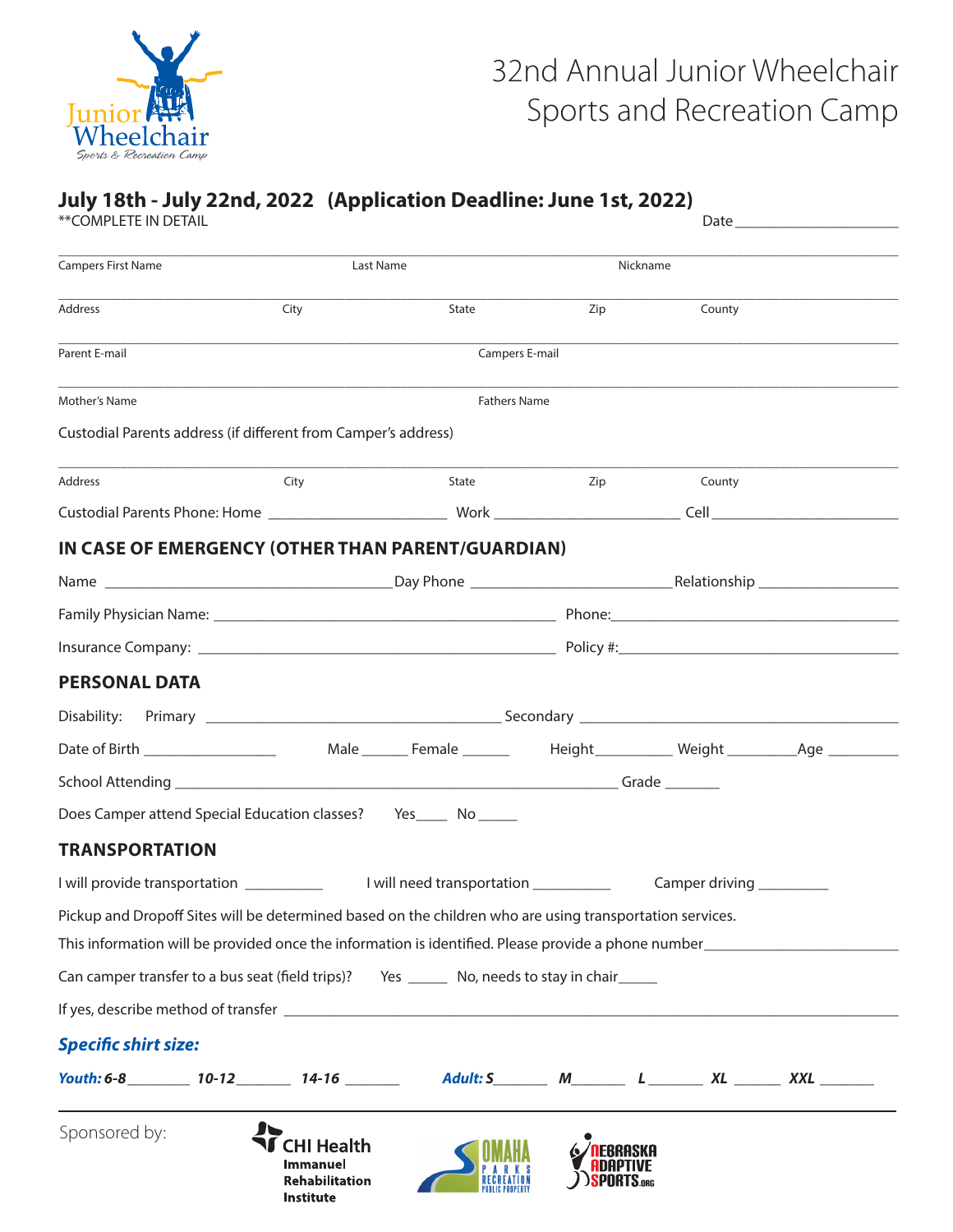# **MEDICATION**

Is camper subject to seizures? Yes \_\_\_\_\_ No \_\_\_\_\_

Does the camper have any allergies? Describe, be specific (i.e. food, sun, bee stings, latex)

|                                                                                                                                                                                                                                                                                           | hereby request the staff at Omaha Junior Wheelchair Sports and Recreation Camp |               |              |  |
|-------------------------------------------------------------------------------------------------------------------------------------------------------------------------------------------------------------------------------------------------------------------------------------------|--------------------------------------------------------------------------------|---------------|--------------|--|
| administer the following medications to my child. List all medications that will be administered at camp:<br>Medication                                                                                                                                                                   |                                                                                | Time(s) Given | Side Effects |  |
|                                                                                                                                                                                                                                                                                           | Dosage                                                                         |               |              |  |
|                                                                                                                                                                                                                                                                                           |                                                                                |               |              |  |
| Should your camper need Tylenol or Ibuprofen for a headache, do you authorize staff to administer? Yes ______ No _____                                                                                                                                                                    |                                                                                |               |              |  |
| I understand all medications must be in original containers, listing the physician, pharmacy, name of drug, dosage and child's<br>name. Container must be sealed in a plastic bag. All medications must be turned into staff upon arrival.                                                |                                                                                |               |              |  |
| <b>TOILETING NEEDS</b><br>(Please include a change of clothes, briefs and cath supplies for your child if you anticipate they may need them)                                                                                                                                              |                                                                                |               |              |  |
| Assistance level: Dependent___________ Max _______ Mod_______ Min _______ Stand by _____                                                                                                                                                                                                  |                                                                                |               |              |  |
| Independent ______                                                                                                                                                                                                                                                                        |                                                                                |               |              |  |
|                                                                                                                                                                                                                                                                                           |                                                                                |               |              |  |
| <b>EQUIPMENT</b>                                                                                                                                                                                                                                                                          |                                                                                |               |              |  |
| Please check equipment campers will have at camp:                                                                                                                                                                                                                                         |                                                                                |               |              |  |
| Lightweight wheelchair __________Crutches ____________Braces __________Walker ________________________________                                                                                                                                                                            |                                                                                |               |              |  |
| May camper's personal chair be stored at camp all week? Yes ______ No ______                                                                                                                                                                                                              |                                                                                |               |              |  |
| Camper needs to borrow a chair?  Yes _______ No______                                                                                                                                                                                                                                     |                                                                                |               |              |  |
| <b>OTHER</b>                                                                                                                                                                                                                                                                              |                                                                                |               |              |  |
| Does camper have limited mobility or weakness in arms? If so, explain <b>contained a container and container</b> the contact of the contact of the contact of the contact of the contact of the contact of the contact of the conta                                                       |                                                                                |               |              |  |
|                                                                                                                                                                                                                                                                                           |                                                                                |               |              |  |
| Camp activities may include archery, weight lifting, track and field, tennis, softball, basketball, golf and swimming. Are there any<br>medical considerations or restrictions, we should know about in reference to playing sports? (spinal fusions, rods, shunts, other<br>limitations) |                                                                                |               |              |  |
| Is camper allowed to swim? Yes ________ No _______                                                                                                                                                                                                                                        |                                                                                |               |              |  |
| Swim ability:                                                                                                                                                                                                                                                                             | Non swimmer _________ Beginner _________ Intermediate _______ Advanced ______  |               |              |  |
|                                                                                                                                                                                                                                                                                           |                                                                                |               |              |  |
| Any special instructions concerning swimming? (footwear, cathing, diapers, etc)                                                                                                                                                                                                           |                                                                                |               |              |  |

\_\_\_\_\_\_\_\_\_\_\_\_\_\_\_\_\_\_\_\_\_\_\_\_\_\_\_\_\_\_\_\_\_\_\_\_\_\_\_\_\_\_\_\_\_\_\_\_\_\_\_\_\_\_\_\_\_\_\_\_\_\_\_\_\_\_\_\_\_\_\_\_\_\_\_\_\_\_\_\_\_\_\_\_\_\_\_\_\_\_\_\_\_\_\_\_\_\_\_\_\_\_\_\_\_\_\_\_

# **FAMILY DAY**

Additional information will be coming